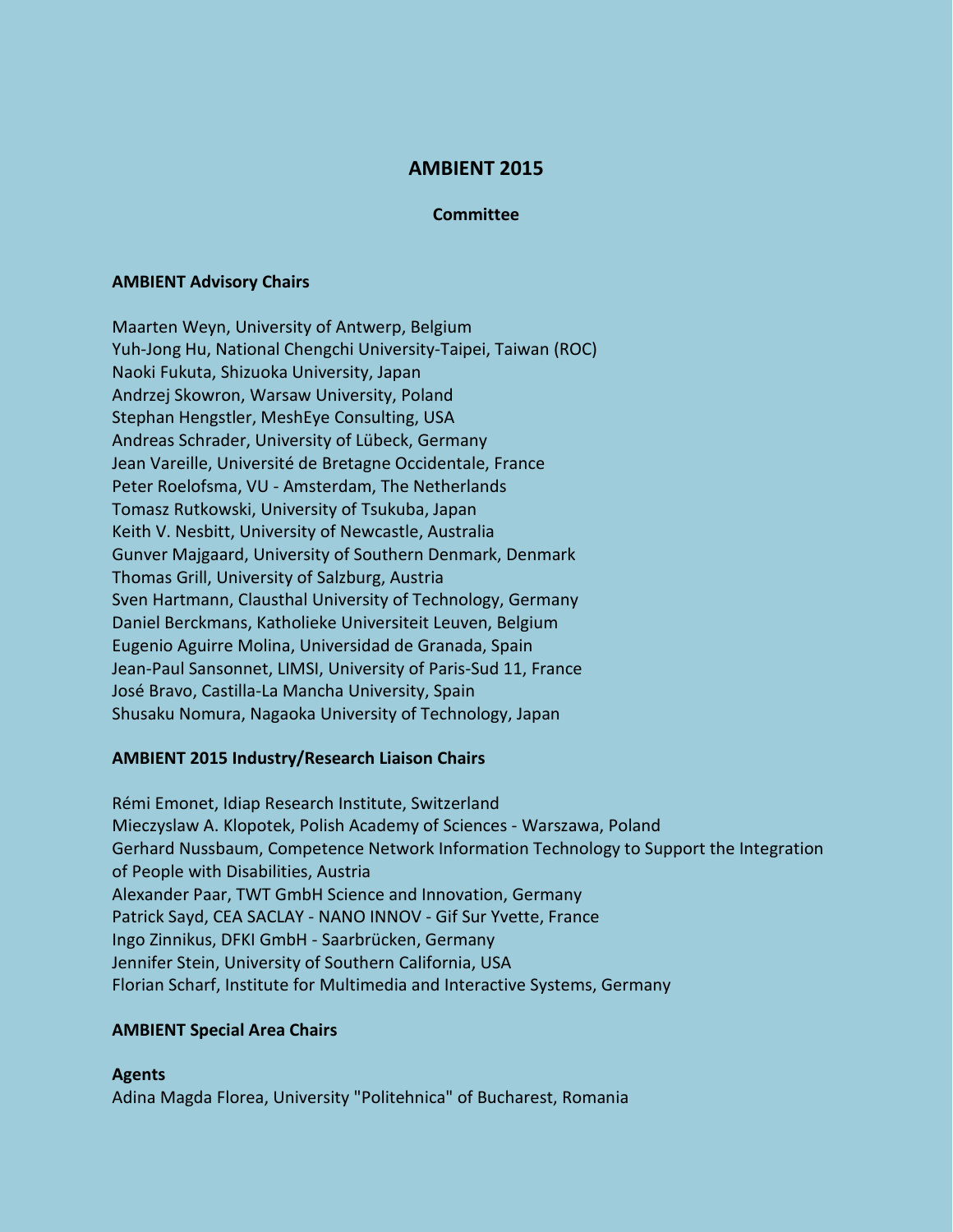**Sensing** Sandra Sendra Compte, Polytechnic University of Valencia, Spain

#### **Context-awareness**

Sylvain Giroux, Université de Sherbrooke, Canada

#### **AMBIENT Publicity Chairs**

Nancy Diniz, Rensselaer Polytechnic Institute, USA Tomas Zizka, technical University of Liberec, Czech Republic

#### **AMBIENT 2015 Technical Program Committee**

Sachin Kumar Agrawal, Samsung - Noida (Delhi NCR), India Eugenio Aguirre Molina, Universidad de Granada, Spain Cristina Alcaraz, University of Malaga, Spain Hani M. Alzaid, King Abdulaziz City for Science and Technology, Saudi Arabia Cecilio Angulo, Universitat Politècnica de Catalunya, Spain Eduard Babulak, Sungkyunkwan University, Korea Costin Badica, University of Craiova, Romania Youakim Badr, INSA - Lyon, France Maxim Bakaev, Novosibirsk State Technical University, Russia Flavien Balbo, University of Paris Dauphine, France Stephen Barrass, University of Canberra, Australia Jean-Paul Barthès, Université de Technologie de Compiègne, France Ben Bellekens, University of Antwerp, Belgium Cecile Belleudy, University Of Nice - Sophia Antipolis LEAT laboratory, France Orlando Belo, University of Mihno, Portugal César Benavente, Universidad Politécnica de Madrid, Spain Daniel Berckmans, Katholieke Universiteit Leuven, Belgium Gerald Bieber, Fraunhofer IGD, Germany Daniel Biella, University of Duisburg-Essen, Germany Stephan Böhm, Hochschule RheinMain, Germany Lars Braubach, University of Hamburg, Germany José Bravo, MAmI Research Lab, Spain Philip J Breedon, Nottingham Trent University, UK Ramon F. Brena Pinero, Tecnológico de Monterrey, Mexico Valerie Camps, Universite Paul Sabatier - Toulouse, France Juan-Carlos Cano, Universitat Politecnica de Valencia, Spain Carlos Carrascosa, Universidad Politécnica de Valencia, Spain John-Jules Charles Meyer, Utrecht University, The Netherlands Omar Cheikhrouhou, University of Sfax, Tunisia Albert M. K. Cheng, University of Houston, USA Cezar Collazos, Universidad del Cauca, Columbia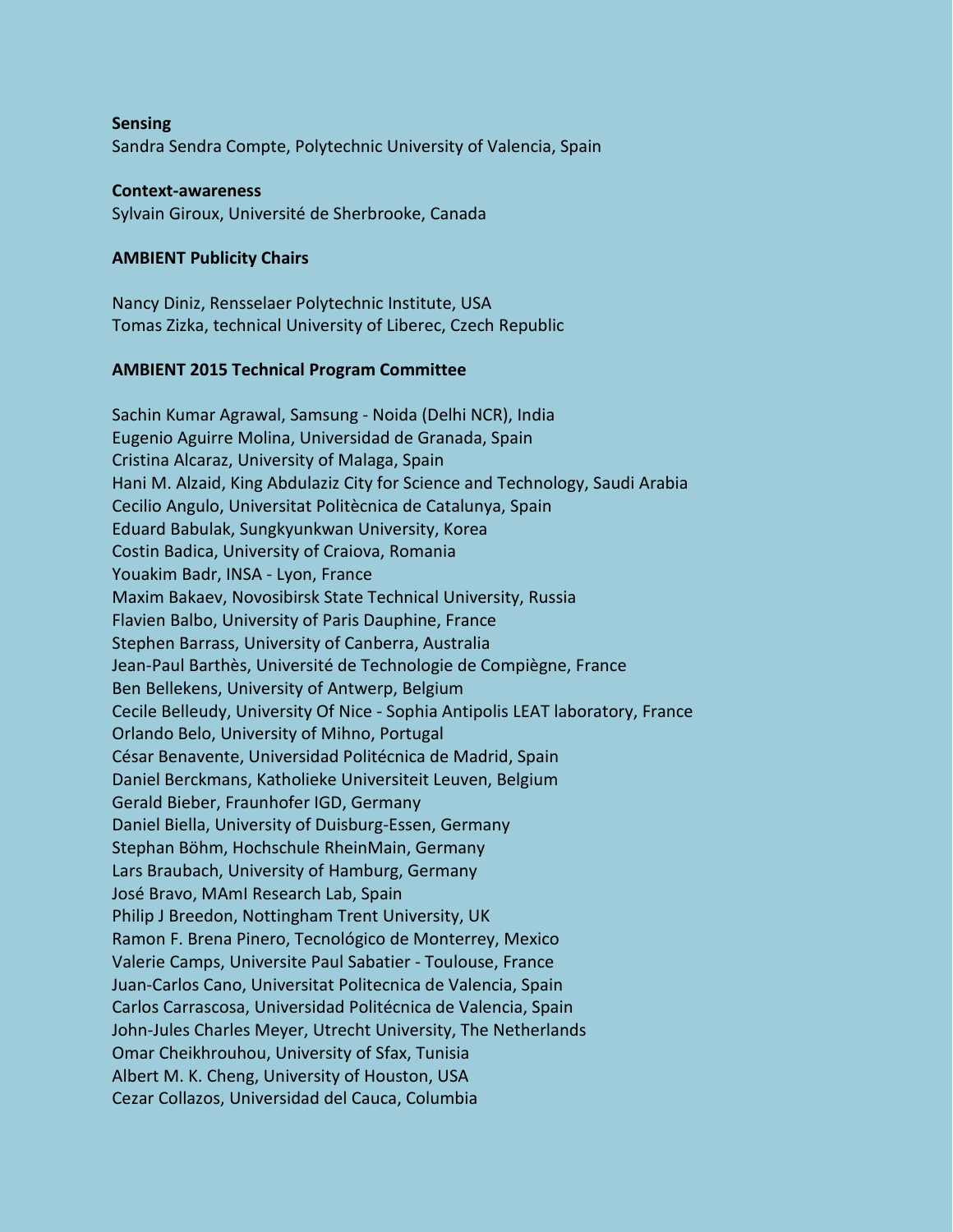Carlos Fernando Crispim-Junior, INRIA Sophia Antipolis, France Manuel Cruz, Immersion Corp, Canada Giuseppe De Pietro, High Performance Computing and Networking Institute - National Research Council, Italy Jianguo Ding, University of Skövde, Sweden Nancy Diniz, Rensselaer Polytechnic Institute, USA Jeroen Doggen**,** Artesis Plantijn University College Antwerp, Belgium Wael Mohamed Elmedany, University of Bahrain, Bahrain Abdelkarim Erradi, Qatar University, Qatar Larbi Esmahi, Athabasca University, Canada Andras Farago, University of Texas at Dallas, USA Juan Manuel Fernández, Barcelona Digital Technology Centre, Spain Scott S. Fisher, USC School of Cinematic Arts, USA Adina Magda Florea, University "Politehnica" of Bucharest, Romania Jesús Fontecha Diezma, Universidad de Castilla-La Mancha, Spain Peter Forbrig, University of Rostock, Germany Peter Froehlich, Telecommunications Research Center Vienna, Austria Francesco Furfari, ISTI-CNR, Italy Kaori Fujinami, Tokyo University of Agriculture and Technology, Japan Naoki Fukuta, Shizuoka University, Japan Mathieu Gallissot, Université Joseph Fourier - Grenoble, France Matjaz Gams, Jožef Stefan Institute - Ljubljana, Slovenia Marisol García Valls, Universidad Carlos III de Madrid, Spain Amjad Gawanmeh, Khalifa University of Science, U.A.E. Hassan Ghasemzadeh, Washington State University, USA Michele Girolami, ISTI-CNR / University of Pisa, Italy Sylvain Giroux, Université de Sherbrooke, Canada Thomas Grill, University of Salzburg, Austria Hans W. Guesgen, Massey University, New Zeeland Maki K. Habib, American University in Cairo, Egypt Lynne Hall, University of Sunderland, UK Sven Hartmann, Clausthal University of Technology, Germany Fumio Hattori, Ritsumeikan University - Kusatsu, Japan Peter Hellinckx, KdG University College, Belgium Ramon Hervas, Castilla - La Mancha University, Spain Richard Hoadley, Anglia Ruskin University - Cambridge, UK Michael Hobbs, Deakin University - Geelong, Australia Patrick Horain, Institut Mines-Telecom / Telecom SudParis, France Marc-Philippe Huget, University of Savoie, France Achilles Kameas, Hellenic Open University, Greece Martin Kampel, Vienna University of Technology, Austria Anthony Karageorgos, Technological Educational Institute of Larissa - Karditsa, Greece Ridha Khedri, McMaster University, Canada Mehdi Khouja, University of Gabes, Tunisia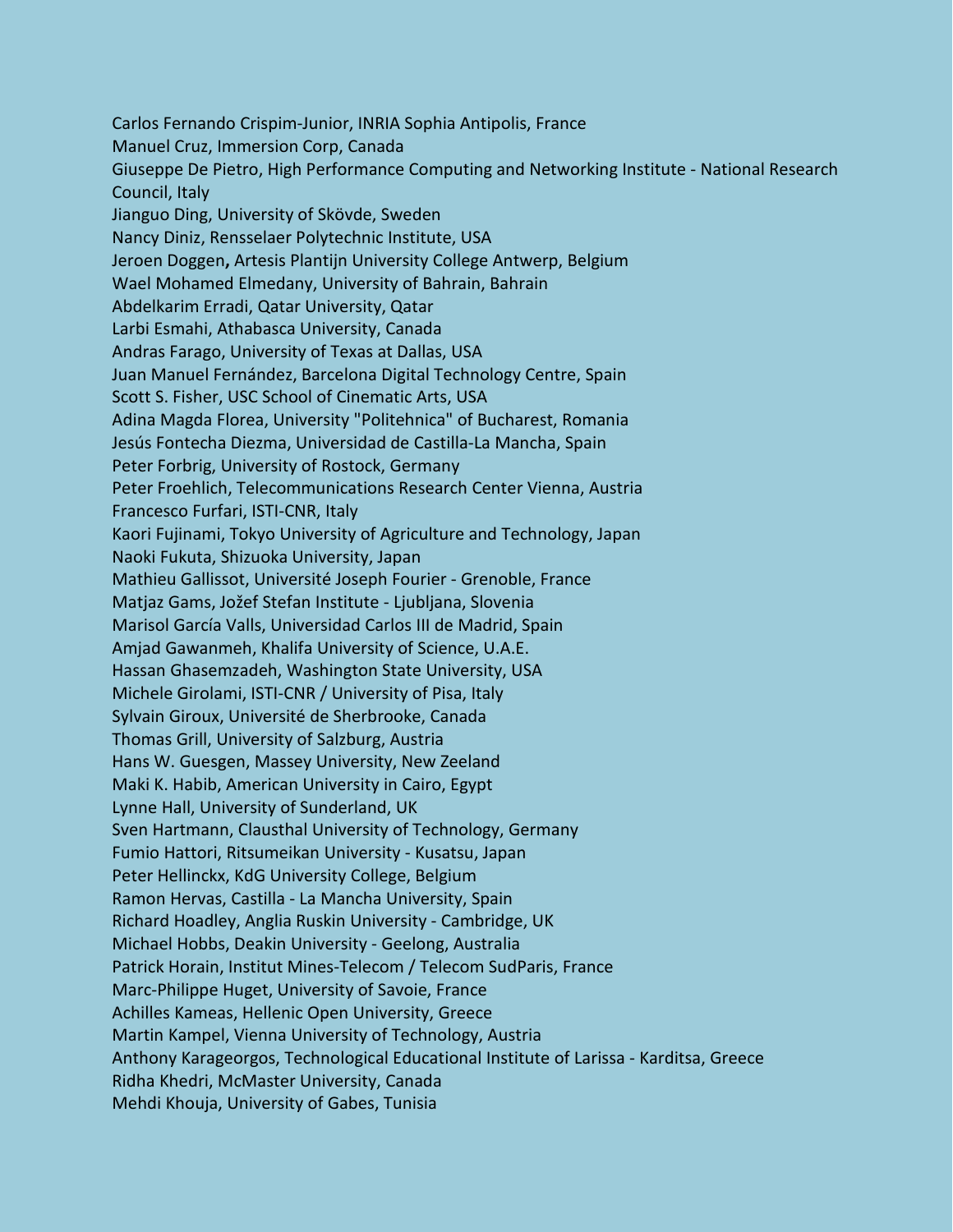Mieczyslaw A. Klopotek. Polish Academy of Sciences - Warszawa, Poland Stefan Knauth, Stuttgart University of Applied Sciences, Germany Jesuk Ko, Gwangju University, Korea Johannes Kropf, AIT Austrian Institute of Technology GmbH, Austria Adam Krzyzak, Concordia University, Canada Markus Kucera, Technical University of Applied Sciences Regensburg, Germany Satoshi Kurihara, Osaka University, Japan Frédéric Le Mouël, University of Lyon, INSA Lyon, INRIA CITI Lab, France Rory Lewis, University of Colorado - Denver, USA Lenka Lhotska, Czech Technical University in Prague, Czech Republic Thomas Lindh, KTH, Sweden Adolfo Lozano-Tello, University of Extremadura - Cáceres, Spain Jun Luo, Shenzhen Institutes of Advanced Technology, Chinese Academy of Sciences, China Issam Mabrouki, University of Sousse, Tunisia Gunver Majgaard, University of Southern Denmark, Denmark Wail Mardini, Jordan University of Science and Technology, Jordan Zulfiqar Ali Memon, Sukkur Institute of Business Administration, Pakistan George Margetis, FORTH - Institute of Computer Science, Greece John-Jules Charles Meyer, Utrecht University, The Netherlands Abdallah Mhamed, Institut Mines-Telecom / Telecom SudParis, France Vittorio Miori, Institute of Information Science and Technologies "A. Faedo" (ISTI) - CNR,Italy Augusto Morales Dominguez, Technical University of Madrid, Spain Angelica Munoz-Melendez, Instituto Nacional de Astrofisica, Optica y Electronica (INAOE), **Mexico** Keith V. Nesbitt, University of Newcastle, Australia Shusaku Nomura, Nagaoka University of Technology, Japan Gerhard Nussbaum, Competence Network Information Technology to Support the Integration of People with Disabilities, Austria Alexander Paar, TWT GmbH Science and Innovation, Germany Philippe Palanque, IRIT, France Nadia Pantidi, University of Nottingham, U.K. George Perry, University of Texas at San Antonio, USA Dennis Pfisterer, University of Luebeck, Germany Sylvain Piechowiak, Université de Valenciennes et du Hainaut Cambrésis, France Rainer Planinc, Vienna University of Technology, Austria Asarnusch Rashid, FZI Forschungszentrum Informatik, Karlsruhe, Germany Nitendra Rajput, IBM Research, India Andreas Riener, Johannes Kepler University Linz, Austria Antonio Maria Rinaldi, Università di Napoli Federico II, Italy Peter Roelofsma, VU - Amsterdam, The Netherlands Alessandra Russo, Imperial College London Tomasz Rutkowski, University of Tsukuba, Japan Khair Eddin Sabri, University of Jordan, Jordan